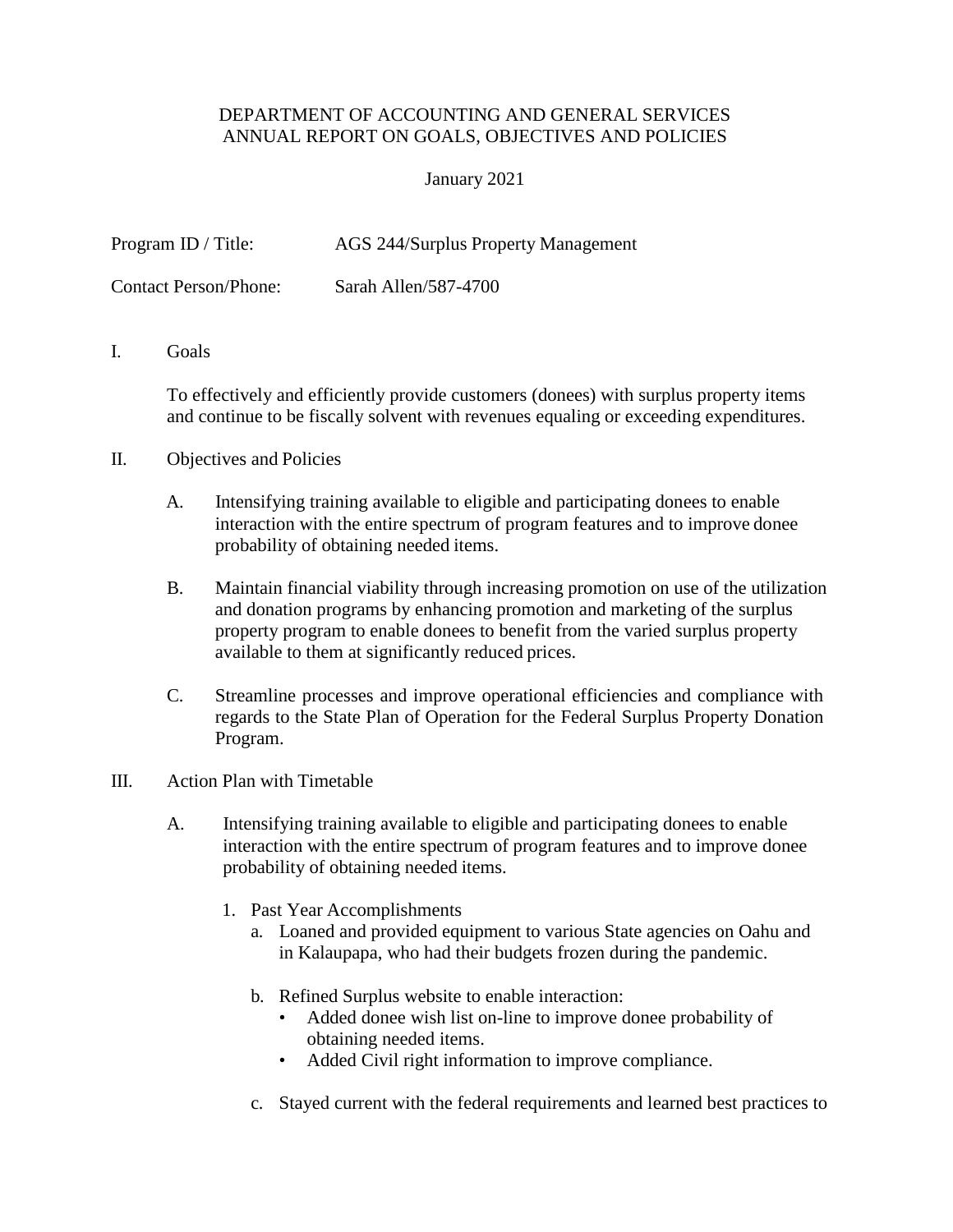support Surplus operations.

- 2. Year One
	- a. Prepare facility to store personal protective equipment in the Surplus warehouse.
	- b. Continue to create Surplus on-demand on-line training class.
- 3. Two Years
	- a. Continue to scan business environments for promoting Surplus to potential donees, for example: increase communication with eligible, but non-participating donees on file.
- 4. Five Years
	- a. Increase contributions to zero-waste or other sustainability initiatives. Multiple methods redistribution, resale, and disposal help divert waste from landfills and extend the useful life of assets.
- B. Maintain financial viability through increasing promotion on use of the utilization and donation programs by enhancing promotion and marketing of the surplus property program to enable donees to benefit from the varied surplus property available to them at significantly reduced prices.
	- 1. Past Year Accomplishments
		- a. Acquired and transferred over 59,250 liters of bottled water and 187,309 Ready to Eat Meals to Food Bank to distribute back to our community totaling \$902,250 Total Acquisition Cost (\$843,000 + \$59,250)
		- b. Provided computer equipment to the Department of Labor and Industrials Relations when they needed to establish/open the second operations customer service call center to process unemployment claims.
		- c. FY 2020 Acquisition Cost of Surplus Property Transferred to Doneesis \$6.3 Million (\$2,291,023.68 for the FEMA Ready to Eat Meals)
		- d. FY 2020 Service & Handling fee of Surplus Property Transferred to Donees is \$182,070.
	- 2. One Year
		- a. Greater use of social media
		- b. Continue to maintain and update webpage with current inventory.
	- 3. Two Years
		- a. Promote new internet auction platforms.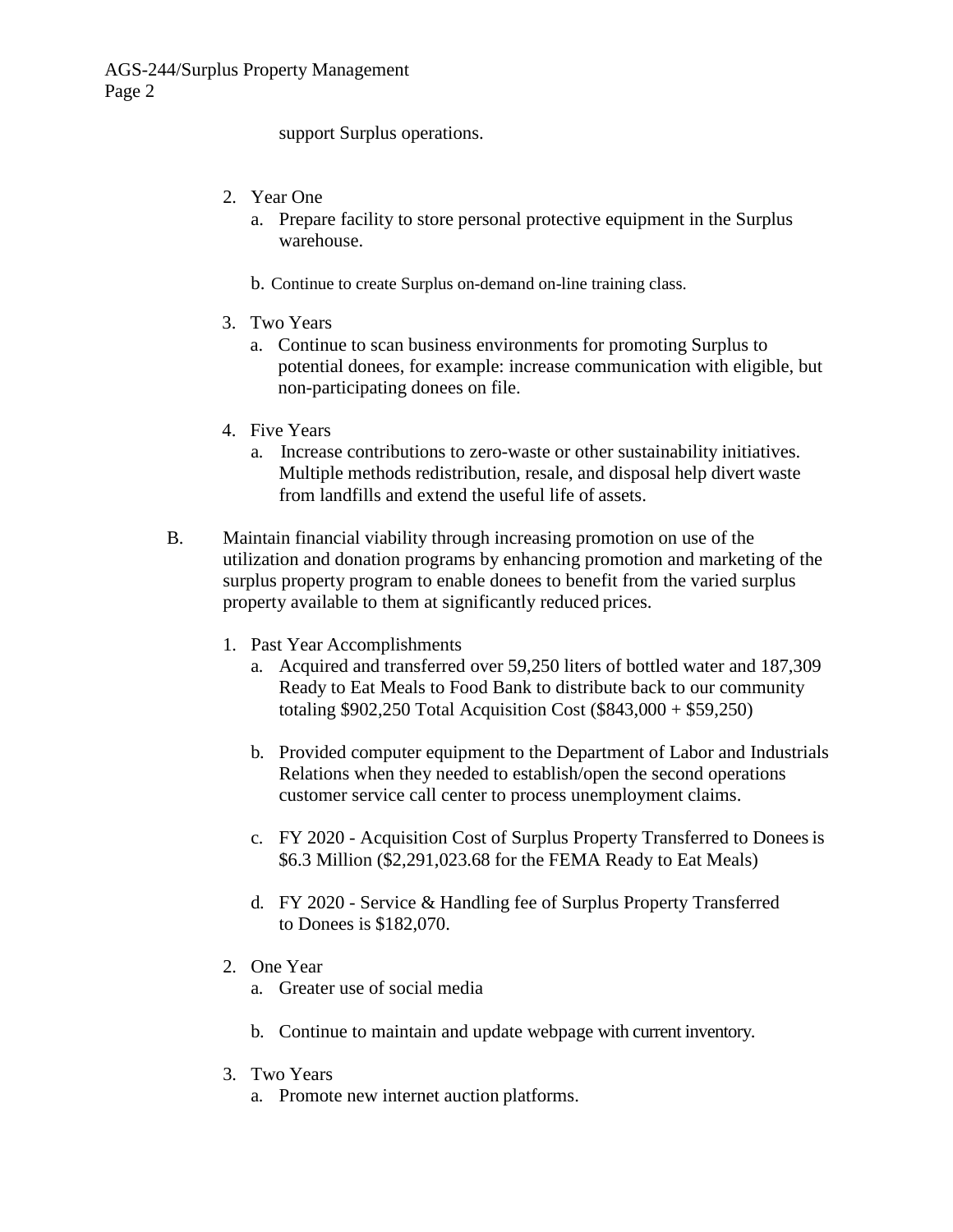- 4. Five Years
	- a. Extend the useful life of assets and generate revenue with multiple methods of disposal including counter sales, online auction, and web surplus.
	- b. Monitor and adjust the program's website to improve customer satisfaction.
- C. Streamline processes and improve operational efficiencies and compliance with regards to the State Plan of Operation for the Federal Surplus Property Donation Program.
	- 1. Past Year Accomplishments
		- a. Completed the GSA Civil Rights Reviews:
			- Methods of Administration:
			- Surplus responsibilities regarding civil rights
			- Donee responsibilities regarding civil rights
			- Compliance process
	- 2. One Year
		- a. Acquire Federal Surplus Property Management Software to:
			- Streamline daily operation
			- Automatically generate GSA required reports for compliance and utilization
		- b. Continue to update State Plan of Operation
		- c. Continue to work on supplying program information on our website.
	- 3. Two Years
		- a. To reach an efficient and effective donation process with the new Federal Surplus Property Management Software.
	- 4. Five Years
		- a. Automat workflow processes for managing surplus property from acquisition through redistribution, sale, or disposal.
		- b. Automat new and renewal "Application for Eligibility" process.

## IV. Performance Measures

- A. Customer Satisfaction measure Perform trend analyses on the customer base of the Surplus Property Management program to include number of participating donees and percentage of participating donees.
- B. Performance Standard measure Perform trend analysis on distribution of surplus